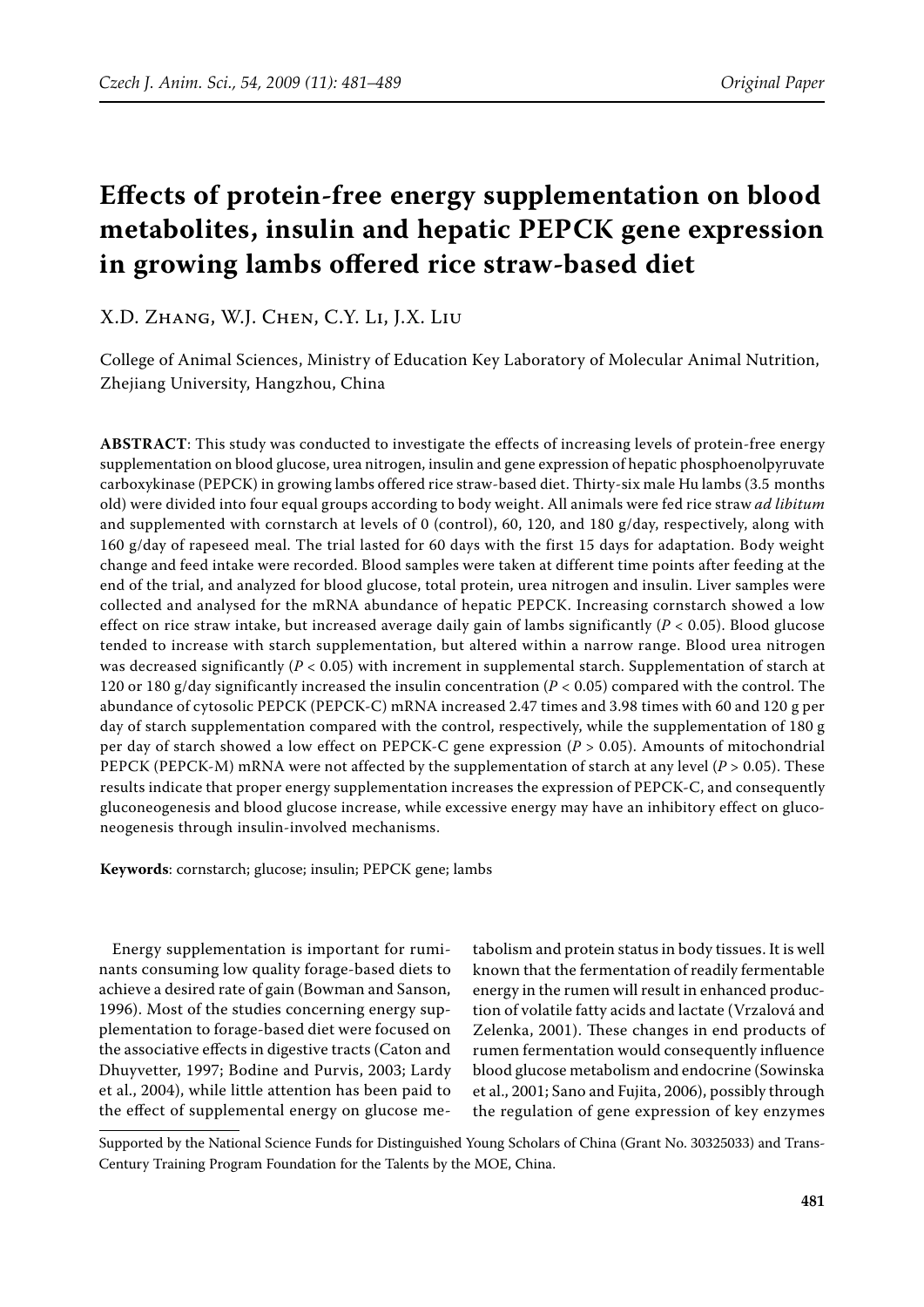for gluconeogenesis in liver (Hesketh et al., 1998). Data obtained in lactating ruminants have shown that gluconeogenic substrates, glucose requirements and hormonal status all affected glucose metabolism (Danfaer et al., 1995; Overton et al., 1999; Drackley et al., 2001) while the literature on growing ruminants, which usually present lower nutritional requirements than lactating ones, has been limited, especially in an energy-supplementing system based on low-quality forage.

Dietary protein-free energy influences profoundly not only glucose metabolism in the ruminant body, but also protein metabolism via changing the metabolic fate of amino acids compared with that in non-ruminants (Vrzalová et al., 2001) because the requirement for glucose in ruminants depends mainly on gluconeogenesis (Lindsay, 1978). The relationship between protein and glucose kinetics is not well understood in ruminants. Therefore, the present experiment was designed to investigate the change in blood metabolites and insulin, and the gene expression of hepatic phosphoenolpyruvate carboxykinase (PEPCK) when growing lambs offered a rice straw-based diet were supplemented with different levels of starch, and to approach the possible regulation mechanism of glucose metabolism in energy-supplemented growing ruminants.

## **MATERIAL AND METHODS**

#### **Animals, diets and experimental designs**

This experiment was approved by the Institutional Animal Care and Use Committee at Zhejiang University and conducted in accordance with the "Regulations for Administration of Affairs Concerning Experimental Animals" (State Council of China, 1988). Thirty-six male Hu lambs (3.5 months old), with an average live weight of  $21 \pm 1.5$  kg, were divided into four equal groups of nine each according to body weight. Lambs in each group were kept in 3 pens (three lambs in each pen) and given free access to rice straw (DM, 880 g/kg; OM, 855 g/kg; CP, 48 g per kg; NDF, 686 g/kg) and water. Supplements were designed to contain four levels of cornstarch: 0 (control), 60, 120, and 180 g/ day. Each lamb was offered 160 g rapeseed meal (DM, 899 g/kg; OM, 905 g/kg; CP, 408 g/kg; NDF, 409 g per kg) together with 15 g of mineral mixture per day. The level of supplemental rapeseed was presumed, together with the protein ingestion from

rice straw, to provide a crude protein allowance for 100 g of average daily gain (ADG), and supplemental cornstarch was presumed to elevate the energy level from 1 (control) to 1.9 times energy requirement for maintenance, according to the "Feeding Standard of Meat-producing Sheep and Goats" (Ministry of Agriculture of China, 2004). Supplements were given twice daily at 8:00 and 16:00.

#### **Samplings, recordings and blood analysis**

The experiment lasted for 60 days, 15 days of which were for adaptation followed by 45 days of measurements. Rice straw offered and refused was recorded daily. Each lamb was weighed for two consecutive days at the beginning and at the end of the trial.

In the last morning of the feeding trial, blood samples were taken before morning feeding (0 h), 2, 4, 6, and 8 h after feeding by jugular venipuncture from six lambs of each group randomly, and centrifuged at 3 000 rpm for 15 min for the separation of serum. Biochemical reagent kits (Sigma, St. Louis, MO, USA) were used to determine serum glucose, total protein and urea nitrogen. Insulin concentrations in serum were measured by ELISA (ALPCO Diagnostics, Windham, NH, USA). The inter- and intra-assay coefficient of variation for the insulin assay was 4.7 and 3.4%, respectively.

Four lambs from each group were randomly selected and slaughtered on the morning following the feeding trial. Liver samples were immediately dissected and rapidly frozen in liquid nitrogen and stored at –80°C until RNA analysis.

# **Quantification of PEPCK mRNA by real-time PCR**

**Total RNA extraction and cDNA synthesis.**Total RNA was isolated in parallel using Trizol Reagent (Invitrogen Life Technologies, Carlsbad, CA, USA) according to the manufacturer's instructions. After pulverisation and homogenisation of the tissues under liquid nitrogen, RNA was extracted from the homogenate with chloroform and then precipitated by isopropanol. The resulting pellets were dissolved in autoclaved water treated with diethyl pyrocarbonate (DEPC). Total RNA was reverse-transcribed into cDNA using a commercially available reverse transcription system kit (PrimeScript<sup>TM</sup> RT reagent,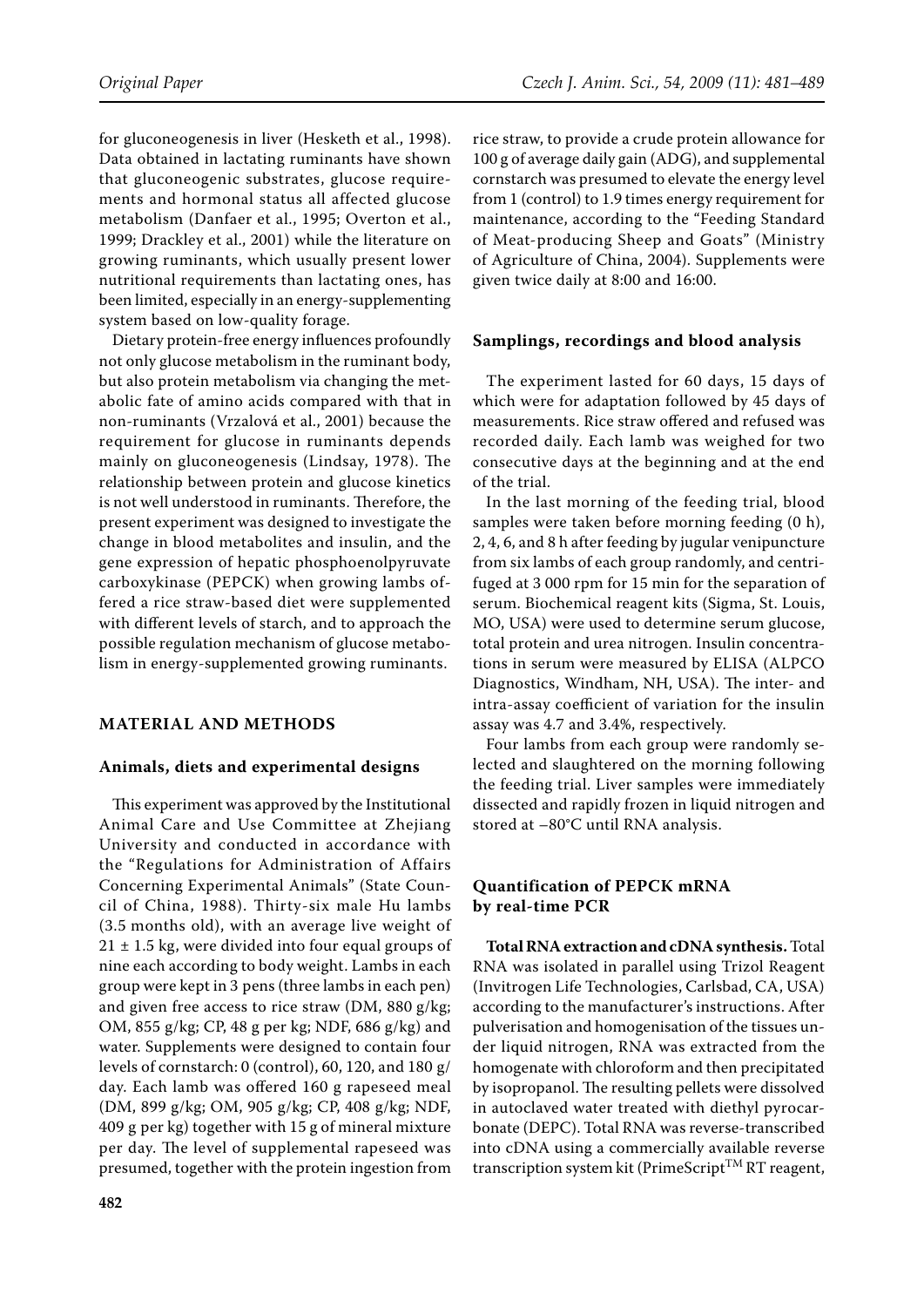| Gene         | Primer sequences          | Length (bp) |  |  |
|--------------|---------------------------|-------------|--|--|
| $PEPCK-C(F)$ | 5'-CTGACAGACTCGCCCTACG-3' |             |  |  |
| $PEPCK-C(R)$ | 5'-TGGAGGCACTTGACGAACT-3' | 104         |  |  |
| $PEPCK-M(F)$ | 5'-TCTGCCACCACCAACCC-3'   |             |  |  |
| $PEPCK-M(R)$ | 5'-ATGCCCTCCCAATACACG-3'  | 101         |  |  |
| GAPDH(F)     | 5'-AAGTTCCACGGCACAGTCA-3' |             |  |  |
| GAPDH(R)     | 5'-GGTTCACGCCCATCACAA-3'  | 247         |  |  |

Table 1. Primers used in real-time PCR

TaKaRa, Japan) according to the manufacturer's instructions. The synthesized cDNA was stored at –20°C until use.

**Design of Primers for Real-Time PCR**. Primers for cytosolic PEPCK (PEPCK-C) were designed based on the mRNA sequences of ovine PEPCK-C (EF 062826). Primers for mitochondrial PEPCK (PEPCK-M) were designed based on the conservative mRNA sequences of bovine PEPCK-M (BC 102244), human PEPCK-M (NM 004563) and mouse PEPCK-M (BC 010318). Glyceraldehydes-3 phosphate dehydrogenase (GAPDH) was selected as reference for the quantification of PEPCK (Pfaffl, 2001), and the primes were designed based on ovine GAPDH (AF 030943). Primers for each gene were designed to flank a region that contains at least one intron to ensure that no contaminating genomic DNA was amplified. Primer sequences and PCR product length are described in Table 1. Primers were synthesized by Invitrogen Corp. (Shanghai, China).

**Quantitative Real-Time PCR***.* Real-time PCR was conducted in triplicates by amplifying 2 µl of cDNA with the SYBR® PrimeScriptTM RT-PCR Kit (Perfect Real Time, TaKaRa, Japan) on an

ABI 7500 Real-Time PCR System (Applied Biosystems). PCR reactions (20 µl final volume) contained 0.4  $\mu$ l of each primer (10 $\mu$ M) and 0.4  $\mu$ l of ROX Reference Dye II, 10 µl of SYBR<sup>®</sup> Premix Ex TaqTM and  $6.8 \mu$ l ddH<sub>2</sub>O. Amplification conditions were 95°C for 10 s (pre-degeneration), followed by 40 cyc-les of 95°C for 5 s, and 62°C for 34 s. The melting curve analysis of amplification products was performed at the end of each PCR reaction to confirm that a single PCR product was detected (melting temperatures were  $87.9 \pm 0.05^{\circ}$ C,  $84.1 \pm$ 0.05°C and  $86.2 \pm 0.05$ °C for PEPCK-C, PEPCK-M and GAPDH respectively). Upon 2% agarose gel electrophoresis, all PCR products moved with one single band and showed the expected size. Products were verified by sequencing as described by Hammon et al. (2003), and all showed over 99% homology with the sequences used for the primer design. After completion of the PCR amplification, data were analysed with the ABI 7500 Real-time PCR System Sequence Detection Software v 1.4 (Applied Biosystems). The Ct values obtained by amplification were used to create relative comparative 2-ΔΔCt analysis for target and reference genes (Livak and Schmittgen, 2001).

|  |  |  |  | Table 2. Effects of cornstarch supplementation on feed intake and body weight change in lambs |  |  |  |  |  |  |  |  |
|--|--|--|--|-----------------------------------------------------------------------------------------------|--|--|--|--|--|--|--|--|
|--|--|--|--|-----------------------------------------------------------------------------------------------|--|--|--|--|--|--|--|--|

|                                 | Supplemental cornstarch (g/day) |                 |                   |                    |            |  |
|---------------------------------|---------------------------------|-----------------|-------------------|--------------------|------------|--|
| Item                            | $\mathbf{0}$                    | 60              | 120               | 180                | <b>SEM</b> |  |
| Rice straw intake $(DM, g/day)$ | 386.2                           | 404.8           | 401.4             | 398.1              | 9.82       |  |
| Total intake (DM, g/day)        | 560.1 <sup>d</sup>              | $632.6^{\circ}$ | $683.2^{b}$       | 733.9 <sup>a</sup> | 9.82       |  |
| Initial weight (kg)             | 20.7                            | 21.0            | 21.2              | 21.0               | 0.43       |  |
| Final weight (kg)               | $22.4^{\circ}$                  | $23.8^{b}$      | $25.3^{\circ}$    | $24.8^{\rm a}$     | 0.34       |  |
| Weight gain (g/day)             | 37.2 <sup>c</sup>               | $61.2^b$        | 91.6 <sup>a</sup> | $84.4^a$           | 3.58       |  |

a,b,c,dmeans with different superscripts within the same row differ at *P* < 0.05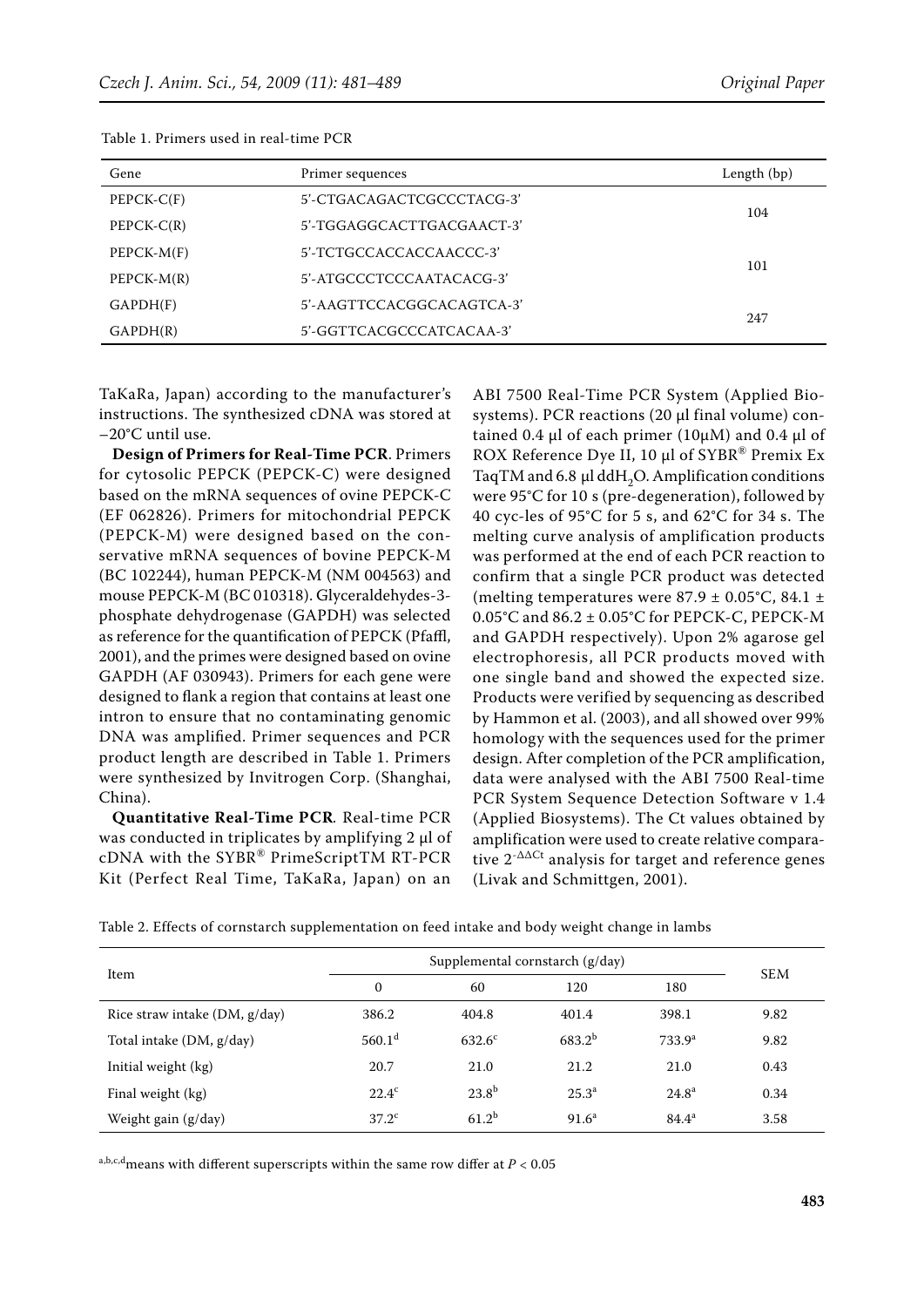# **Statistical analysis**

Statistical analysis of the data was performed by the General Linear Model (GLM) Procedure of SAS (1996). The differences among means for treatments were tested using Duncan's new multiple range test (SAS, 1996).

# **RESULTS**

# **Feed intake and growth performance**

Effects of supplemental starch on feed intake and growth performance are shown in Table 2. Supplementing cornstarch showed a low effect on rice straw intake, while total dry matter intake was increased with cornstarch increment  $(P < 0.05)$ . The ADG of starch-supplemented lambs was significantly higher than that of the control  $(P < 0.05)$ , with the highest value for 120 g/day of cornstarch treatment.



## **Blood metabolites and insulin**

Effects of supplemental cornstarch on postprandial blood glucose and insulin concentrations are shown in Figure 1. Serum glucose concentrations in four groups all reached their peaks within 4 hours after feeding and then fell down, and mostly ranged between 3.0 and 3.5 mmol/l. The increment in starch supplementation tended to increase glucose concentration with significantly higher glucose at 180 g/kg than in other groups at 2 h, but it was maintained within a relatively stable range. Overall, the serum insulin concentration in lambs supplemented with 120 and 180 g/day starch was increased significantly ( $P < 0.05$ ) vs. the control and 60 g/day treatment (0.53, 0.64 vs. 0.29, 0.33 ng/ml). Feeding and sampling time had a small influence on insulin concentration in lambs supplemented with 0 and 60 g/day of cornstarch.

Effects of supplemental cornstarch on postprandial blood total protein and urea nitrogen concentrations are shown in Figure 2. Total protein

Figure 1. Concentrations of blood glucose (A) and insulin (B) at different sampling times after feeding in Hu lambs offered rice straw-based diets supplemented with cornstarch at levels of  $0 \left( \blacklozenge \right)$ , 60 ( $\square$ ), 120 ( $\blacktriangle$ ) and 180 ( $\times$ ) g/kg ( $n = 6$ ); data are expressed as means  $\pm$ SD; A: Concentration of blood glucose in 180 g/kg was significantly  $(P < 0.05)$ higher than that of the others at 2 h; B: concentrations of insulin in 120 and 180 g/kg were significantly  $(P < 0.05)$ higher than those of the control and 60 g/kg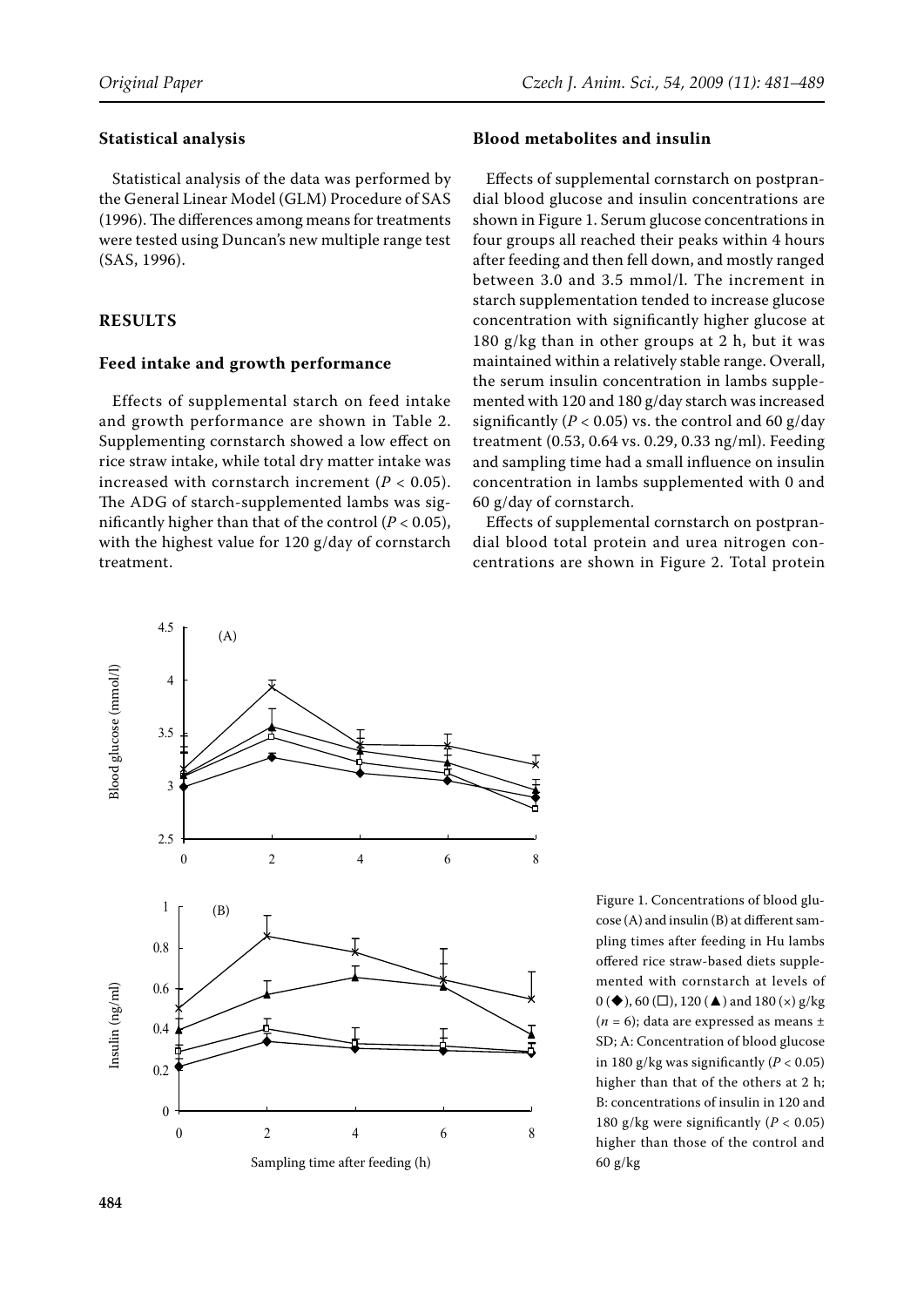

Figure 2. Concentrations of blood total protein (A) and blood urea nitrogen (B) at different sampling times after feeding in Hu lambs offered rice straw-based diets supplemented with cornstarch at levels of 0 ( $\blacklozenge$ ), 60 ( $\square$ ), 120 ( $\blacktriangle$ ) and 180 (×) g/kg (*n* = 6); data are expressed as means ± SD; A: no significant difference was found in blood total protein among the groups; B: concentration of blood urea nitrogen was significantly (*P* < 0.05) lower in 120 and 180 g/kg groups than that of the control at 4 and 6 h

concentrations for all treatments were relatively stable across the feeding cycle. Overall, an increment in supplemental starch tended to decrease total protein concentration, but the difference between treatments was not significant  $(P > 0.05)$  whereas the serum urea nitrogen concentration was reduced by 120 and 180 g/day starch supplementation significantly  $(P < 0.05)$  vs. the control  $(7.07, 5.79)$  vs. 9.42 mmol/l). The time course of changes in serum urea nitrogen over the 8 h period of measuring was similar for different treatments.

#### **PEPCK mRNA expression**

Effects of supplemental cornstarch on the abundance of hepatic PEPCK-C and PEPCK-M mRNA are shown in Figure 3. The abundance of PEPCK-C mRNA increased 2.47 times and 3.98 times with 60 and 120 g/day of starch supplementation compared with the control, respectively  $(P < 0.05)$ , whereas the supplementation of 180 g/day starch

showed a low impact on PEPCK-C mRNA expression  $(P > 0.05)$ . The amounts of PEPCK-M mRNA were not affected by supplementation of starch at any level  $(P > 0.05)$ .

## **DISCUSSION**

### **Growth performance**

Data available on energy supplementation in growing animals mostly showed a positive effect (Gerrits et al., 1996; Demeterová and Vajda, 2000; Schoonmaker et al., 2003). The growth performance of this trial clearly demonstrated that feeding only rice straw and rapeseed meal was inadequate (37.2 g/day live weight gain). Supplemental cornstarch increased ADG drastically, by 64.5, 146.2, and 126% in 60, 120, and 180 g/day of cornstarch treatments compared to the control, respectively. These results suggested that adequate energy supplementation to an energy-deficient diet may effec-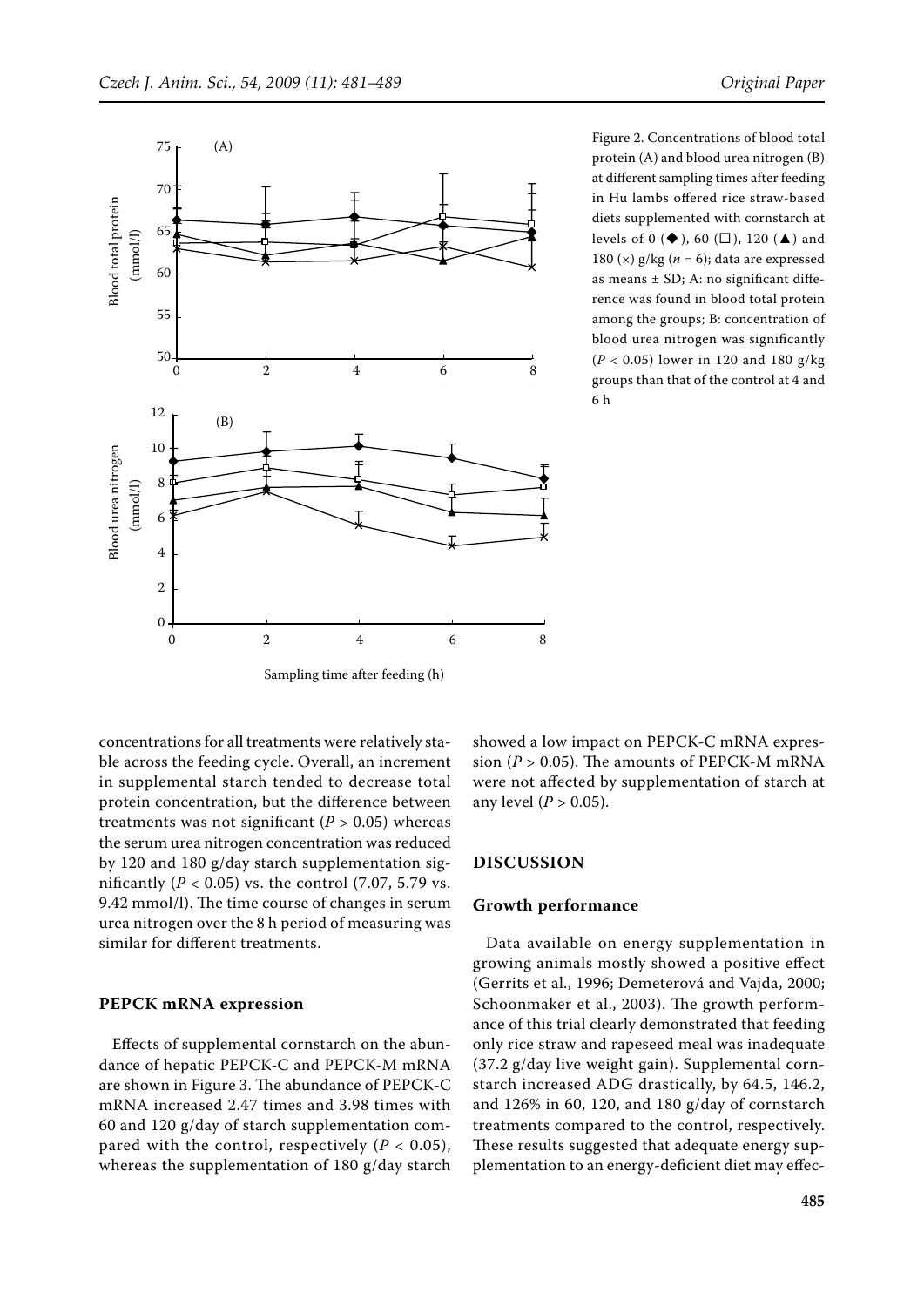

Figure 3. Effect of starch supplementation on the hepatic PEPCK-C (A) and PEPCK-M (B) mRNA expression in Hu lambs offered rice straw-based diets; results are expressed as means ± SD folds changes relative to the control  $(n = 4)$ . a, b, c: figures with different superscripts differ at *P* < 0.05

tively improve the growth performance of animals, while too much readily fermentable energy would not be beneficial, probably due to the negative associative effect on digestion.

## **Blood metabolites and insulin**

It was not surprising that the blood glucose concentration tended to increase with supplementing cornstarch, but the differences between treatments were not significant, indicating that there exist mechanisms to regulate the blood glucose concentration within a normal physiological range (Devaskar et al., 1984; Apatu and Barnes, 1991). Serum insulin is highly sensitive to blood glucose, and was increased by supplemental cornstarch in the present study (Figure 1). This result was in agreement with Barton et al. (1992) and Yelich et al. (1995, 1996). The response of insulin to supplemental cornstarch may result from a higher supply of gluconeogenic precursors and insulinotropic fac-

increased insulin may help regulate gluconeogenesis in liver and glucose utilization in body tissues, hence it maintains the blood glucose concentration within the normal physiological level. Blood total protein is a major index for the protein status. In the present study, protein intake and

blood total protein were at the same level in all lambs, indicating that the amount of absorbable protein was not influenced by supplemental energy. However, blood urea nitrogen, the most useful indicator for protein utilization in ruminants (Kohn et al., 2005), was significantly reduced by cornstarch increment. These results indicated that the efficiency of protein utilisation was elevated by supplemental energy. A similar result was also reported by Dror et al. (1969) and Chase et al. (1993). The elevated efficiency of protein utilization with energy increment may be related to changes in the available glucose supply and insulin secretion,

tors (Trenkle, 1978; Harmon, 1992; Marston et al., 1995), especially when the supply of energy was very high (e.g. 180 g/day of starch in this study). This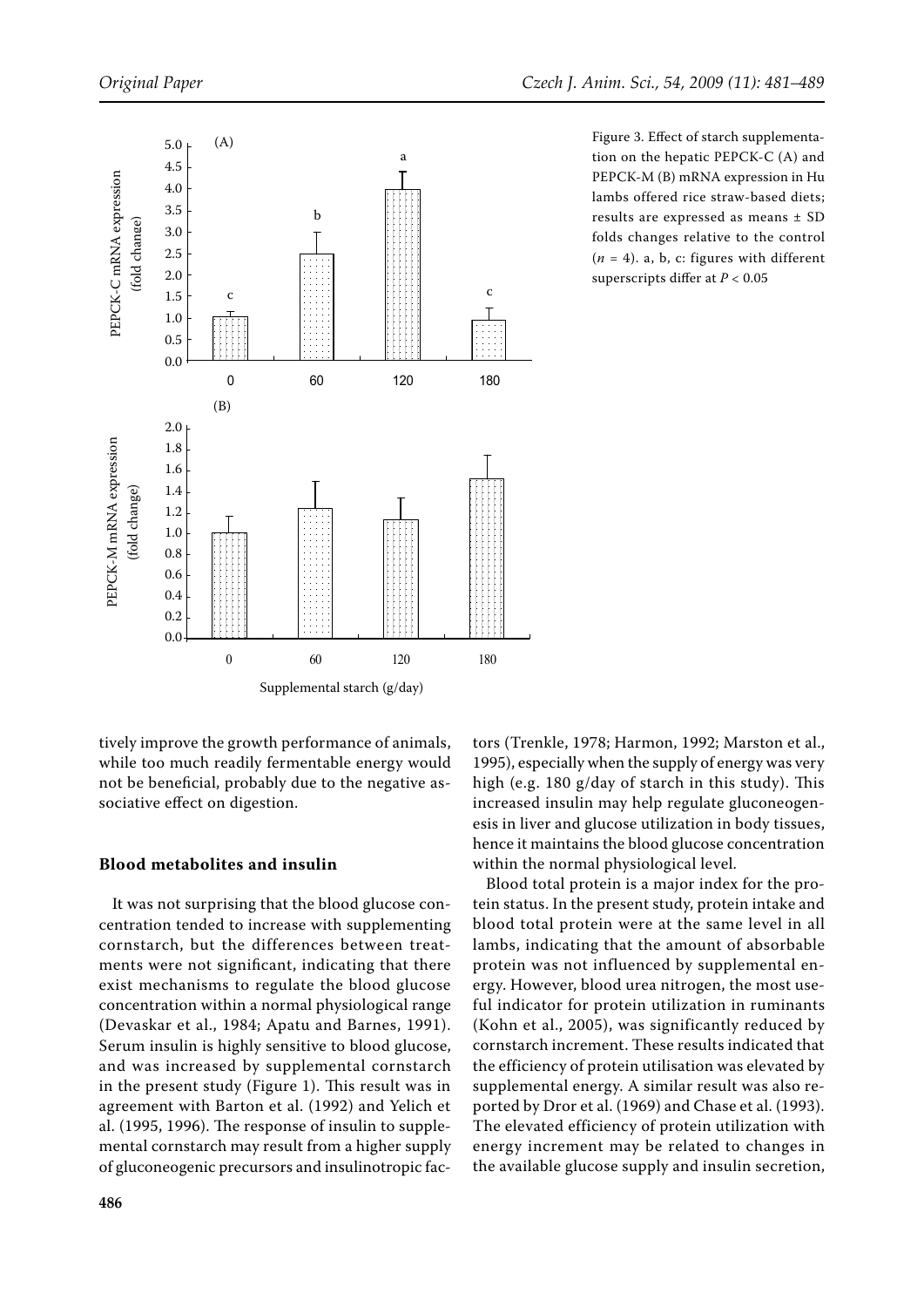which would positively affect protein utilization (Fujita et al., 2006).

## **PEPCK mRNA expression and regulation of gluconeogenesis**

Glucose metabolism in ruminants is characterized by gluconeogenesis, which takes place mainly in liver. The efficiency of gluconeogenesis is regulated mainly by two factors: activities of key enzymes for gluconeogenesis and amounts of gluconeogenic precursors. The other factors, such as endocrine and glucose requirement, may exert their influences through these two approaches indirectly.

Brockman (1993) reported that as much as 85% of glucose was synthesised de novo in liver from a range of precursors: mainly propionate, L-lactate, gluconeogenic amino acid, and glycerol, contributing 50–70, 10–20, 10–30 and 5% to hepatic gluconeogenesis, respectively (Majdoub et al., 2003). In the present study, when lambs were fed rice straw and rapeseed meal without supplementation, the gluconeogenic amino acid would account for a large proportion in all the precursors because of deficiency in the carbohydrate supply. When the basal diet was supplemented with starch, more gluconeogenic precursors would result from enhanced production of propionate and lactate in the rumen. They would perhaps change the metabolic fate of parts of the amino acid from gluconeogenesis into body deposition (Lobley, 1992). This deduction was consistent with the serum urea nitrogen concentration, which was lower in the higher starch treatment.

PEPCK is one of the key enzymes for gluconeogenesis in liver. Its cytosolic and mitochondrial forms are products of two separate genes and are equally distributed between intracellular compartments (Hod et al., 1986). In non-ruminants, the activity of PEPCK is directly regulated at the transcriptional level of the gene (O'Brien and Granner, 1990) and is markedly increased in fasted or diabetic animals and is reduced by high carbohydrate-feeding (Lemaigre and Rousseau, 1994) through nutrient-mediated and hormonally induced changes in specific regions of the PEPCK gene promoter (Pilkis and Granner, 1992). Likewise, studies in ruminants (Hartwel et al., 1999; Greenfield et al., 2000; Agca et al., 2002) indicated a close relationship between total PEPCK activity and its mRNA level, but the effects of gluconeogenic precursors on PEPCK mRNA expression are not clear (Greenfield et al., 2000). In the present study, the

abundance of PEPCK-C mRNA was significantly higher in starch treatment with 60 and 120 g/day, indicating a positive effect of gluconeogenic precursors on PEPCK-C gene expression. The increased mRNA abundance for PEPCK may also reflect an adaptation to the increased glucose requirement as the growth performance improves (Greenfield et al., 2000). However, when lambs were supplemented with 180 g/day of starch, the mRNA expression of PEPCK-C was depressed to the control level. This would mainly be due to the effect of insulin, which was regarded as the primary regulator of gluconeogenesis in ruminants (Brockman, 1986). The finding of O'Brien and Granner (1990) suggested that insulin decreased the activity of PEPCK enzyme by directly regulating the gene expression. A small difference was found in PEPCK-M mRNA abundance among the four groups. Similar results were reported by Weldon et al. (1990), Savon et al. (1993) and Agca et al. (2002), where PEPCK-M showed no response to hormones or physiological state.

# **CONCLUSIONS**

Energy supplementation to growing lambs offered low-quality forage can increase their growth perfor-mance and protein utilization. The blood glucose concentration may be increased by energy supplementation, but it is also self-regulated through hormone and enzyme intermediated systems. When the energy supply is within the physiological requirement, adequate energy supplementation may increase the PEPCK-C gene expression. However, when supplemental energy was excessive, there would be hormone-mediated regulation (mainly insulin) to repress the PEPCK gene expression and gluconeogenesis in liver to maintain the blood glucose within a normal level.

#### **Acknowledgements**

The authors wish to express their thanks to the staff of Yuhang Hu Sheep Farm for their assistance in the feeding trial.

## **REFERENCE**

Agca C., Greenfield R.B., Hartwel J.R., Donkin S.S. (2002): Cloning and characterization of bovine cytosolic and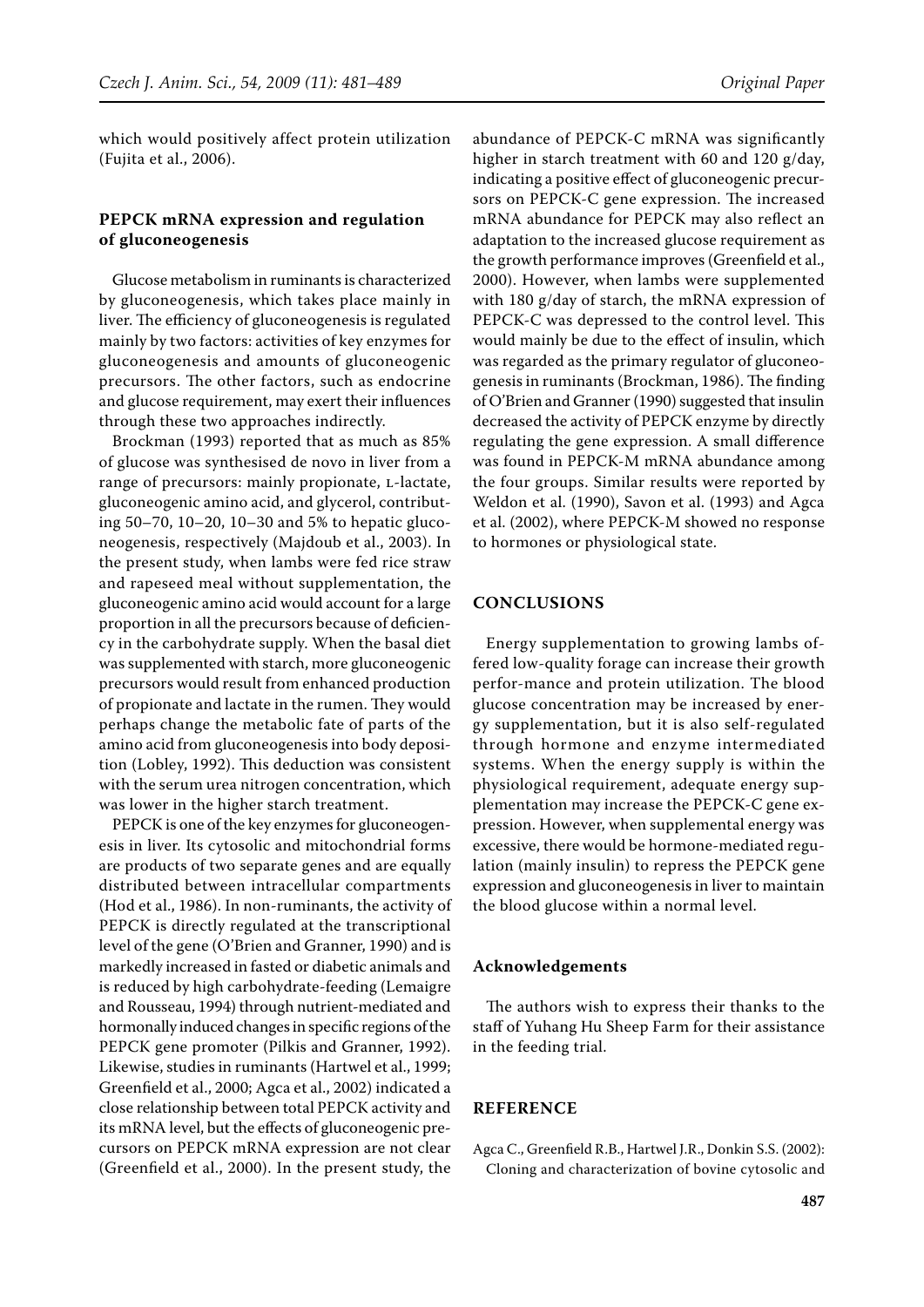mitochondrial PEPCK during transition to lactation. Physiological Genomics, 11, 53–63.

- Apatu R.S.K., Barnes R.J. (1991): Release of glucose from the liver of fetal and postnatal sheep by portal vein infusion of catecholamine or glucagon. The Journal of Physiology, 436, 449–468.
- Barton R.K., Krysl L.J., Judkins M.B., Holcombe D.W., Broesder J.T., Gunter S.A., Beam S.W. (1992): Time of daily supplementation for steers grazing dormant intermediate wheatgrass pasture. Journal of Animal Science, 70, 547–558.
- Bodine T.N., Purvis H.T.II. (2003): Effects of supplemental energy and/or degradable intake protein on performance, grazing behavior, intake, digestibility, and fecal and blood indices by beef steers grazed on dormant native tall grass prairie. Journal of Animal Science, 81, 304–317.
- Bowman J.G.P., Sanson D.W. (1996): Starch- or fiberbased energy supplements for grazing ruminants. In: Proceedings Grazing Livest. Nutr. Conf., Rapid City, USA, 118–135.
- Brockman R.P. (1986): Pancreatic and adrenal hormonal regulation of metabolism. In: Milligan L.P., Grovum W.L., Dobson A. (eds.): Control of Digestion and Metabolism. Proceedings Sixth Int'l Symposium on Ruminant Physiology. Banff, Canada, 405–419.
- Brockman R.P. (1993): Glucose and short-chain fatty acid metabolism. In: Forbes J.M. (ed.): Quantitative Aspects of Ruminant Digestion and Metabolism. Cambridge, UK, 249–265.
- Caton J.S., Dhuyvetter D.V. (1997). Influence of energy supplementation on grazing ruminants: requirements and responses. Journal of Animal Science, 75, 533–542.
- Chase C.C., Larsen R.E. Jr., Hammond A.C., Randel R.D. (1993): Effect of dietary energy on growth and reproductive characteristics of Angus and Senepol bulls during summer in Florida. Theriogenology, 40, 43–61.
- Demeterová M., Vajda V. (2000): Effect of NaOH treated grain supplement on some indicators of intermediary metabolism, acid-base balance, and milk composition in dairy cows. Czech Journal of Animal Science, 45, 25–31.
- Danfaer A., Tetens V., Agergaard N. (1995): Review and an experimental study on the physiological and quantitative aspects of gluconeogenesis in lactating ruminants. Comparative biochemistry and physiology, 111B, 201–210.
- Devaskar S.U, Ganguli S., Styer D., Devaskar U.P., Sperling M.A. (1984): Glucagon and glucose dynamics in sheep: evidence for glucagon resistance in the fetus. The American journal of physiology, 246, 256–265.
- Drackley J.K, Overton T.R, Douglas G.N. (2001): Adaptations of glucose and long-chain fatty acid metabolism in liver of dairy cows during the periparturient period. Journal of Dairy Science, 84, E100–E112.
- Dror Y., Mayevsky A., Bond A. (1969): Some effects of starch on protein utilization by sheep. The British Journal of Nutrition, 23, 727–735.
- Fujita T., Masahiro K., Hiroaki S. (2006): Responses of whole body protein synthesis, nitrogen retention and glucose kinetics to supplemental starch in goats. Comparative biochemistry and physiology, Part B 144, 180–187.
- Gerrits W.J.J., Tolman G.H., Schrama J.W., Tamminga S., Bosch M.W., Verstegen M.W.A. (1996): Effect of protein and protein-free energy intake on protein and fat deposition rates in preruminant calves of 80 to 240 kg live weight. Journal of Animal Science, 74, 2129–2139.
- Greenfield R.B., Cecava M.J., Donkin S.S. (2000): Changes in mRNA expression for gluconeogenic enzymes in liver of dairy cattle during the transition to lactation. Journal of Dairy Science, 83, 1228–1236.
- Hammon H.M., Sauter S.N., Reist M., Zbinden Y., Philipona C., Morel C., Blum J.W. (2003): Dexamethasone and colostrum feeding affect hepatic gluconeogenic enzymes differently in neonatal calves. Journal of Animal Science, 81, 3095–3106.
- Harmon D.L. (1992): Impact of nutrition on pancreatic exocrine and endocrine secretion in ruminants: A review. Journal of Animal Science, 70, 1290–1301.
- Hartwell J.R., Cecava M.J., Miller B., Donkin S.S. (1999): Rumen protected choline and dietary protein for transition cows. Journal of Dairy Science, 82, 125.
- Hesketh J.E., Vasconcelos M.H., Bermano G. (1998): Regulatory signals in messenger RNA: determinants of nutrient-gene interaction and metabolic compartmentation. The British Journal of Nutrition, 80, 307–321.
- Hod Y., Cook J.S., Weldon S.L., Short J.M., Wynshaw-Boris A., Hanson R.W. (1986): Differential expression of the genes for the mitochondrial and cytosolic forms of phosphoenolpyruvate carboxykinase. Annals of the New York Academy of Sciences, 478, 31–45.
- Kohn R.A., Dinneen M.M., Russek-Cohen, E. (2005): Using blood urea nitrogen to predict nitrogen excretion and efficiency of nitrogen utilization in cattle, sheep, goats, horses, pigs, and rats. Journal of Animal Science, 83, 879–889.
- Lardy G.P., Ulmer D.N., Anderson V.L., Caton J.S. (2004): Effects of increasing level of supplemental barley on forage intake, digestibility, and ruminal fermentation in steers fed medium-quality grass hay. Journal of Animal Science, 82, 3662–3668.